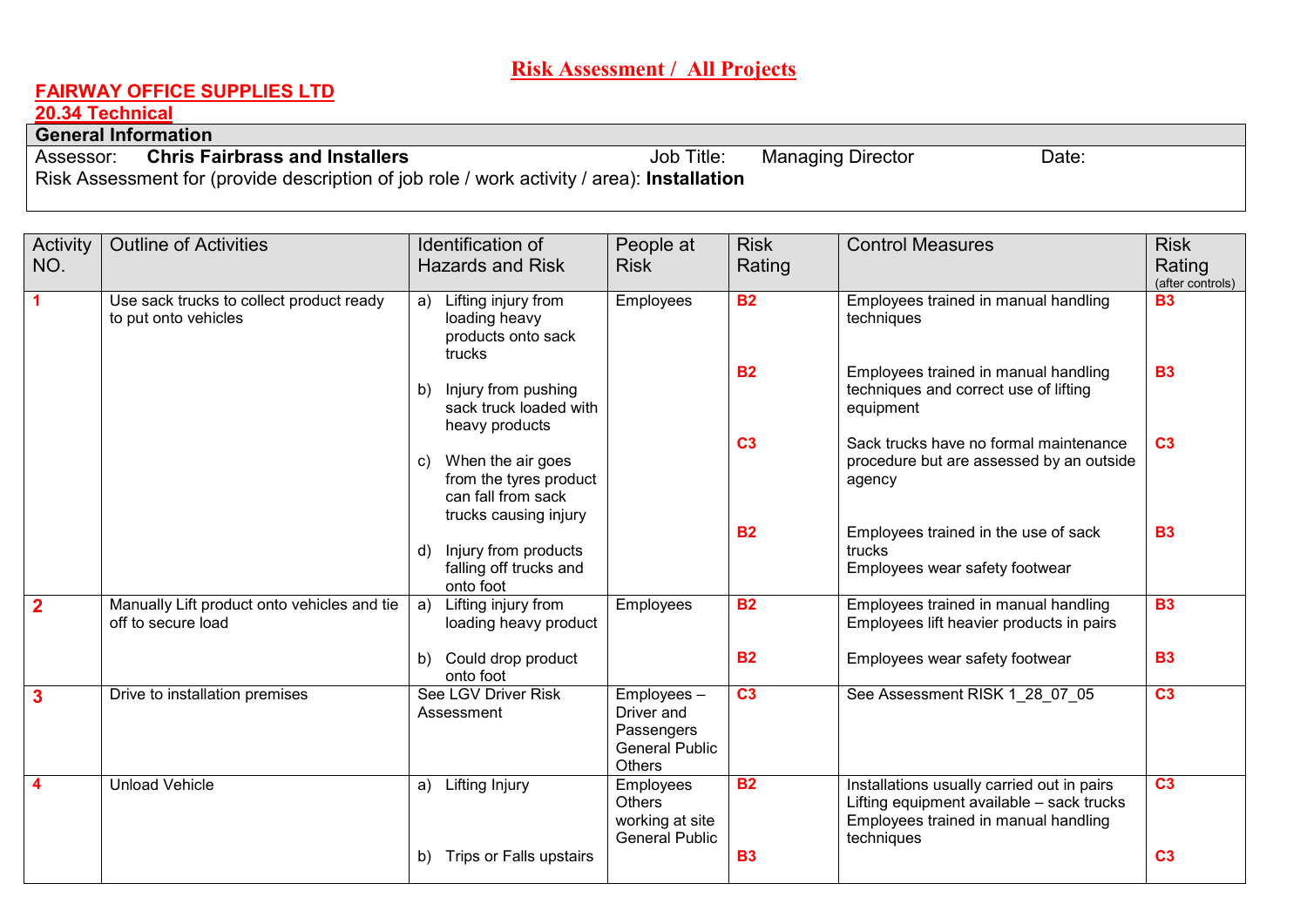| <b>Risk Assessment / All Projects</b> |                                      |                                                                                                  |                                                                                  |                 |                                                                                                                 |                 |  |  |  |  |
|---------------------------------------|--------------------------------------|--------------------------------------------------------------------------------------------------|----------------------------------------------------------------------------------|-----------------|-----------------------------------------------------------------------------------------------------------------|-----------------|--|--|--|--|
|                                       |                                      | Injury from moving<br>C)<br>product through<br>confined corridors or<br>doorways                 |                                                                                  | <b>B3</b>       | Assessment to be made of installation<br>venue. Supervisor to plan route and<br>organise off loading of vehicle | C <sub>3</sub>  |  |  |  |  |
|                                       |                                      | Injury from moving<br>d)<br>product through<br>confined stairways<br>where no lifts<br>available |                                                                                  | <b>B2</b>       | Employees trained in manual handling<br>techniques                                                              | C <sub>3</sub>  |  |  |  |  |
|                                       |                                      | Injury from<br>e)<br>manoeuvring product<br>alone. Lone working.                                 |                                                                                  | <b>B2</b>       | Employees trained in manual handling<br>techniques                                                              | C <sub>3</sub>  |  |  |  |  |
| 5                                     | Assemble Furniture if flat-packed    | Injury from unpacking<br>a)<br>furniture – use of<br>knives                                      | Employees<br>Others<br>working at site                                           | <b>B2</b>       | Employees trained in the safe use of<br>knives. Safety cutters to be used where<br>ever practical.              | C <sub>3</sub>  |  |  |  |  |
|                                       |                                      | Cuts from cardboard<br>b)                                                                        |                                                                                  | C <sub>1</sub>  | Employees aware of danger and use<br>necessary care and attention                                               | C <sub>3</sub>  |  |  |  |  |
|                                       |                                      | Injury from use of<br>C)<br>hand-tools like<br>cordless drills,<br>screwdrivers etc              |                                                                                  | <b>B2</b>       | Employees trained in the safe use of<br>hand-tools                                                              | C <sub>3</sub>  |  |  |  |  |
|                                       |                                      | Injury from lifting<br>d)<br>panels and part<br>assembled products                               |                                                                                  | <b>B2</b>       | Employees trained in manual handling<br>techniques                                                              | C <sub>3</sub>  |  |  |  |  |
|                                       |                                      | Injury to feet from<br>e)<br>dropped panels                                                      |                                                                                  | <b>B2</b>       | Employees wear safety footwear                                                                                  | <b>B3</b>       |  |  |  |  |
| 6                                     | Position furniture and adjust        | Injury from lifting complete<br>products                                                         | Employees                                                                        | <b>B2</b>       | Employees trained in manual handling<br>techniques                                                              | C <sub>3</sub>  |  |  |  |  |
| $\overline{7}$                        | Remove rubbish and load onto vehicle | Trip or fall (stairways)                                                                         | Employees                                                                        | <b>B1</b>       | Employees aware of dangers and take<br>due care and attention                                                   | C <sub>3</sub>  |  |  |  |  |
| 8                                     | Drive back to workplace              | See LGV Driver Risk<br>Assessment                                                                | Employees-<br>Driver and<br>Passengers<br><b>General Public</b><br><b>Others</b> | $\overline{C3}$ | See Assessment RISK 1-19-11-2001                                                                                | $\overline{C3}$ |  |  |  |  |

**Signature Assessor:** Signature Manager Signature Manager Signature Manager Signature Manager Signature Manager Signature Manager Signature Manager Signature Manager Signature Manager Signature Manager Signature Manager Si